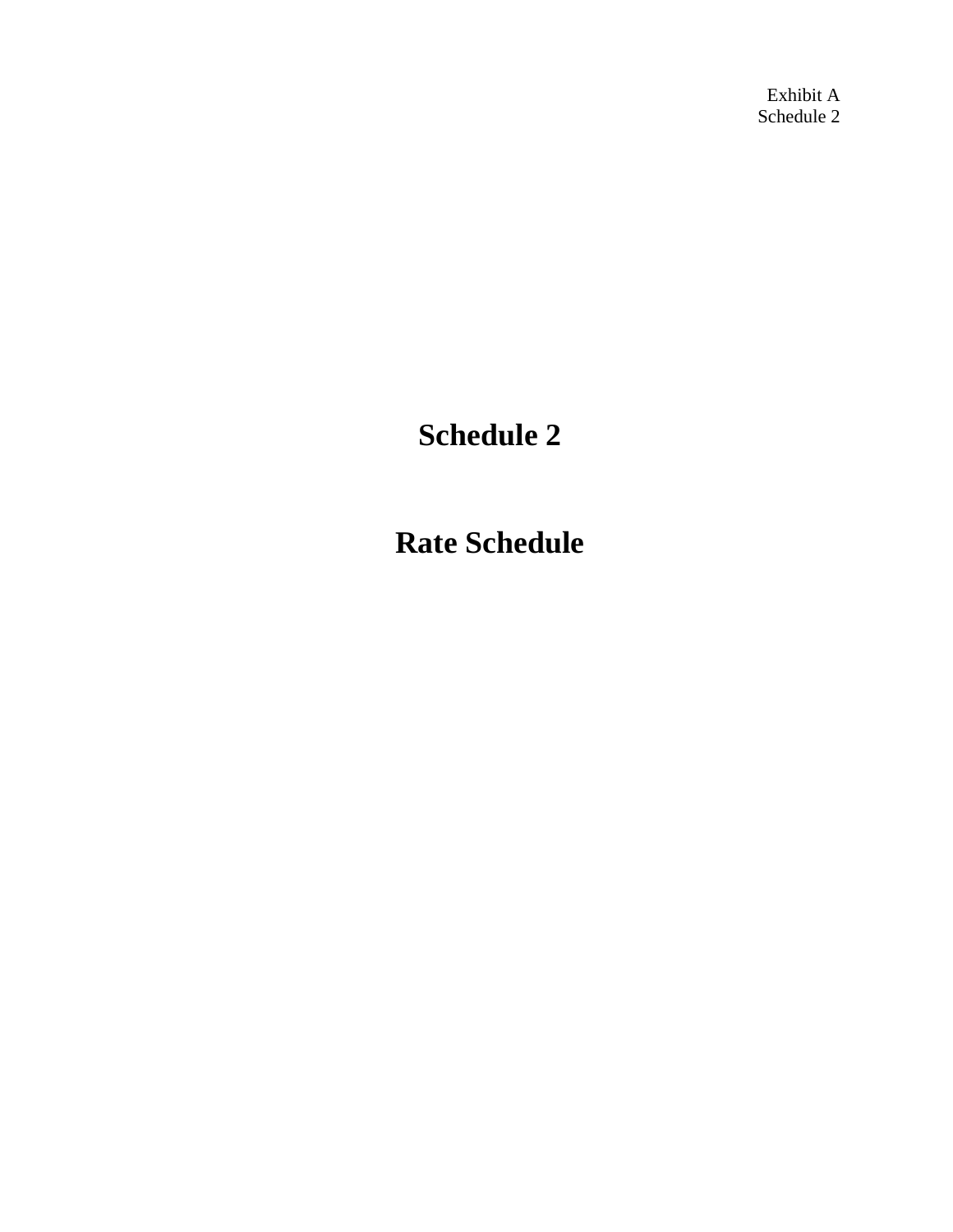## **RATE NUMBER CLGS-HFO CONTRACT LARGE GENERAL SERVICE HFO**

### **APPLICABILITY**

Contract Large General Service HFO Rate is applied to any Applicant, whose alternate fuel is other than Light Fuel Oil (#2), Liquid Petroleum Gas, Kerosene or Electricity, requiring to use EGNB's Distribution System to have a supply of natural gas transported to a single Terminal Location served through one meter. Service under this Rate Schedule is limited to Applicants using more than 14,000 GJ per year who enter into a service contract with EGNB for a Contract Demand of not less than 40 GJ per day.

| <b>RATE</b>                                         |        |
|-----------------------------------------------------|--------|
|                                                     |        |
| <b>Monthly Distribution Delivery Charge:</b>        |        |
| Demand Charge per GJ of Contract Demand (\$ per GJ) | 3.90   |
| For all volumes delivered per month (\$ per GJ)     | 0.6329 |

The rates quoted above shall be subject to adjustments that reflect all taxes including HST. The rates will also be subject to the Revenue Adjustment Rate Rider contained in Rider A**.** 

#### **Billing Demand:**

The Billing Demand shall be the Contract Demand. However, in the event that any Applicant exceeds such Contract Demand in the period of December 1 through March 31 of any contract year, Applicant's actual maximum daily demand between December 1 and March 31 shall be the Billing Demand for the entire applicable contract year. The Applicant will be charged, and shall pay, accordingly for both prospective use and for use since the beginning of the then current contract term. Authorized Overrun will not institute application of this ratchet provision.

#### **Minimum Monthly charge:**

The minimum monthly charge shall be the Monthly Distribution Delivery Demand Charge.

#### **Minimum Annual Charge:**

The minimum annual charge will be imposed in the event the Applicant uses less than 14,000 GJ per year and will equal the demand charges plus the difference between actual annual consumption and 14,000 GJ billed at \$0.6329 per GJ.

#### **Term of Service:**

One year (1) with automatic annual renewal unless the Applicant notifies EGNB thirty (30) days prior to the annual roll over date that service is to be discontinued.